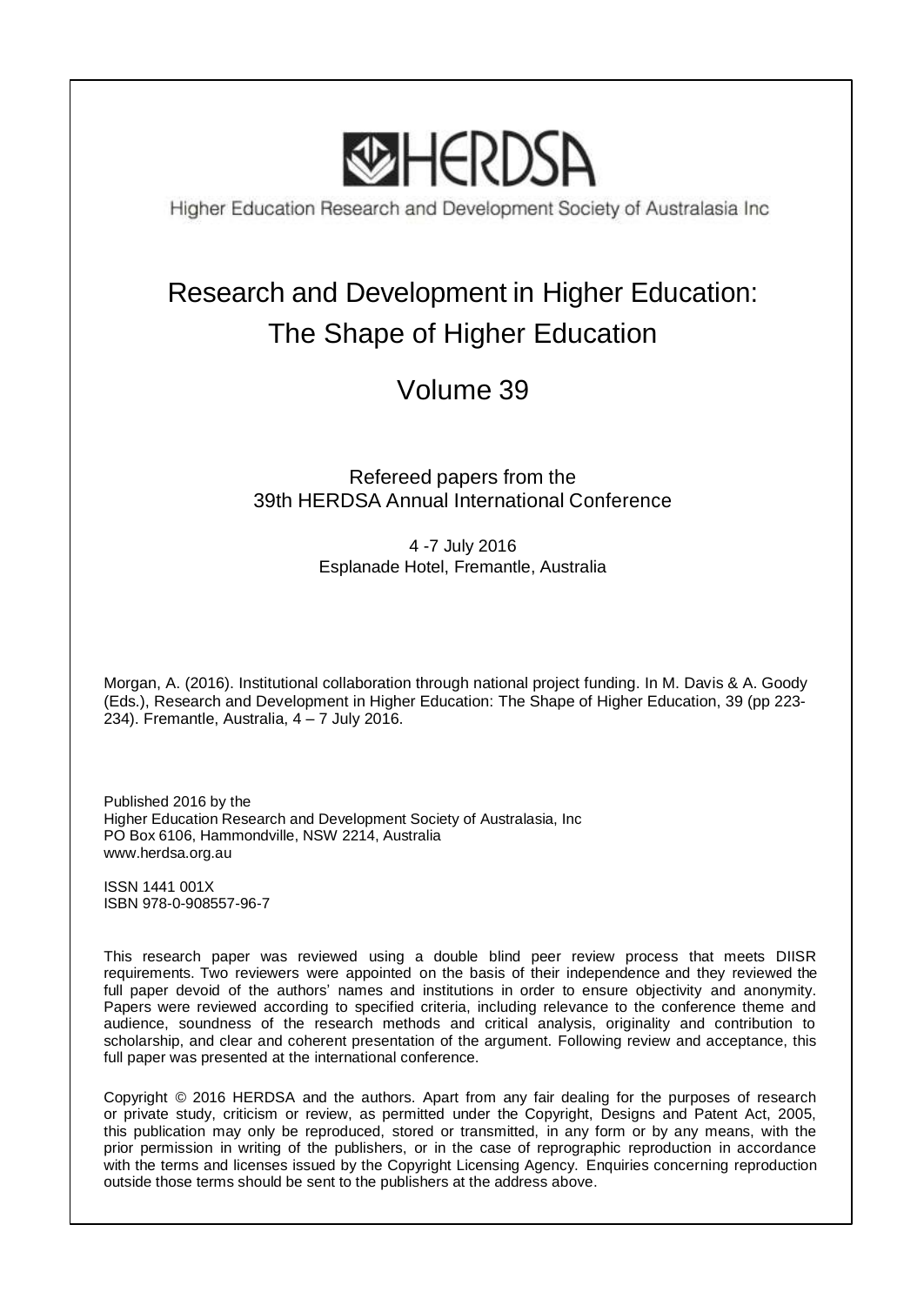## **Institutional collaboration through national project funding**

#### **Adam C. Morgan** University of Technology Sydney, Sydney, Australia adam.morgan@uts.edu.au

This study explores institutions' collaborative involvement through Carrick/ALTC/OLT project funding. Encouraging collaboration was a core value of this funding body, which clearly occurred. Less clear, however, are the shapes and structures of these collaborations. Using social network analysis (SNA), this study explores emergent patterns of collaborative ties between funded institutions. The results suggest that the body's funding has created a mostly well-connected network of collaborative ties. Some institutions, however, were found to be less integrated into the network structure, while others appear as central players.

**Keywords:** Institutional collaboration, project funding, social network analysis

#### **Introduction**

In May 2015 the Australian Government announced its decision to abolish the Office for Learning and Teaching (OLT) and to replace it with a new institutionally-hosted national institute, to take effect 1 July 2016 (OLT, 2015a). When the OLT closes on 30 June 2016, it will mark the end of an initiative spanning 13 years. Starting under the name of the Carrick Institute for Learning and Teaching in Higher Education (Carrick), the initiative was launched on 11 August 2004. It received a name change to the Australian Learning and Teaching Council (ALTC) in 2008, and then another in 2011 when it became the Office for Learning and Teaching. At this point the body ceased to be a wholly owned Commonwealth Company and became a new branch of the now-known Department of Education and Training.

Although subject to name and governance changes, the body's remit remained largely unchanged. This remit, based on extensive sectorial consultation, comprised a mission, objectives, key responsibilities, priority areas, and values and principles for action. As presented in its first Annual Report (Carrick, 2005), its mission was "to promote and advance learning and teaching in Australian higher education" (p.11). Its values and principles for action were

- Inclusiveness by assisting the development of networks and communities which support higher education staff who have a direct impact on the advancement of learning and teaching.
- Long-term change through a focus on systemic change.
- Diversity by recognising and valuing institutional and disciplinary differences and similarities.
- Collaboration through the programs it funds and in its work practices.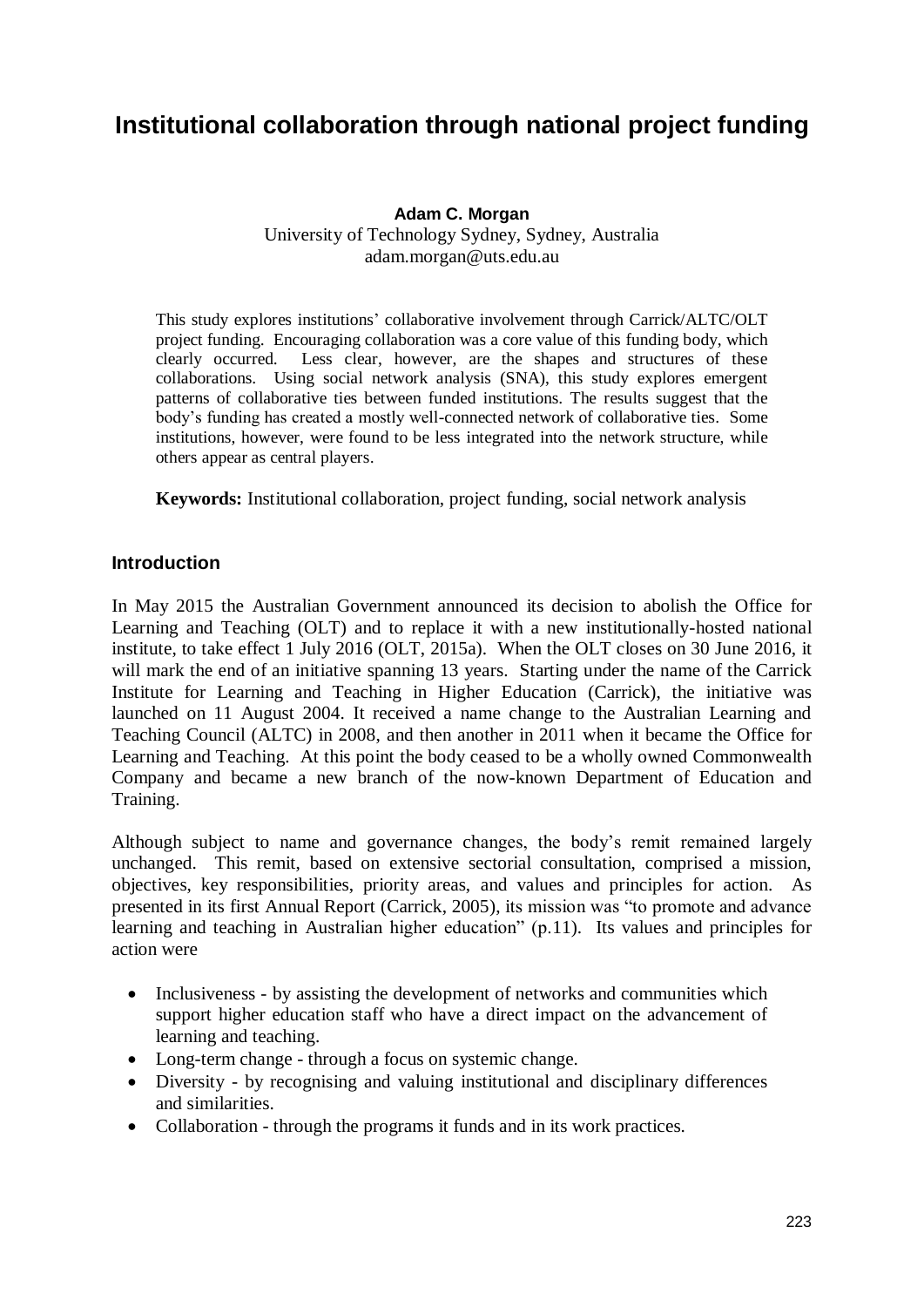Excellence - through the recognition of quality in its programs and awards and its encouragement of higher education institutions' recognition of quality teaching and learning (Carrick, 2005, p.12).

Of particular interest to this study is the fourth value and principle for action: "Collaboration - through the programs it funds and in its work practices." More specifically, this paper is interested in how this value and principle for action has helped to foster collaborative ties amongst various institutions operating within the Australian Higher Education (HE) sector. Evidence of institutional collaboration being fostered by the body can be ascertained by the number of projects funded over the years, and the multi-institutional involvement in most of these projects. However, the shape and structure of these collaborations is unknown.

#### **Encouraging institutional collaboration**

Just before the ALTC closed in December 2011, it produced and disseminated a legacy document (ALTC, 2011), which contained key operational information from its inception as Carrick to its closure as the ALTC. Within this document, the following statement was made regarding the body's support of collaboration.

The ALTC actively encouraged collaboration throughout all its programs including grants, awards, fellowships, and learning network programs. By offering cross-institutional funding for projects involving more than one institution, the ALTC enabled work to be undertaken on a national scale. The majority of projects funded under the grants program involved partnerships, some which include industry organisations or higher education institutions (ALTC, 2011, p.8).

Following its establishment in 2012, the OLT continued to encourage institutional collaboration. In the most recent program information and application instructions, for example, it specifically states that "collaboration between higher education institutions (university and non-university) and/or relevant other bodies is strongly encouraged" (OLT, 2015b, p.9).

With reference to the institutions being encouraged to collaborate, there has always been a main set of around 45 institutions, each of which is eligible for direct funding by the body. Most of these institutions are listed in Table A of the Higher Education Support Act 2003. Table B listed institutions of the Act are also present in the set, along with a number of other HE providers receiving funding under the Commonwealth Grants Scheme. Institutions within the full set are geographically dispersed across Australia, although some are situated within the same state or territory, and even the same capital city. Many of those classified as Table A providers are also members of one of four institutional associations. These associations are the Australian Technology Network (ATN), the Group of Eight (Go8), the Innovative Research Universities (IRU), and the Regional Universities Network (RUN).

With reference to the enablers of collaboration, the main enabler was the funded project. Most projects were funded through the Grants Scheme, which comprised different program types (e.g., Innovation and Development Grants, Strategic Priority Projects, Extension Grants). These grants were competitive, mostly open for submissions twice per year, with a funding range of \$80,000 to \$150,000 per grant (ALTC, 2011, p.10).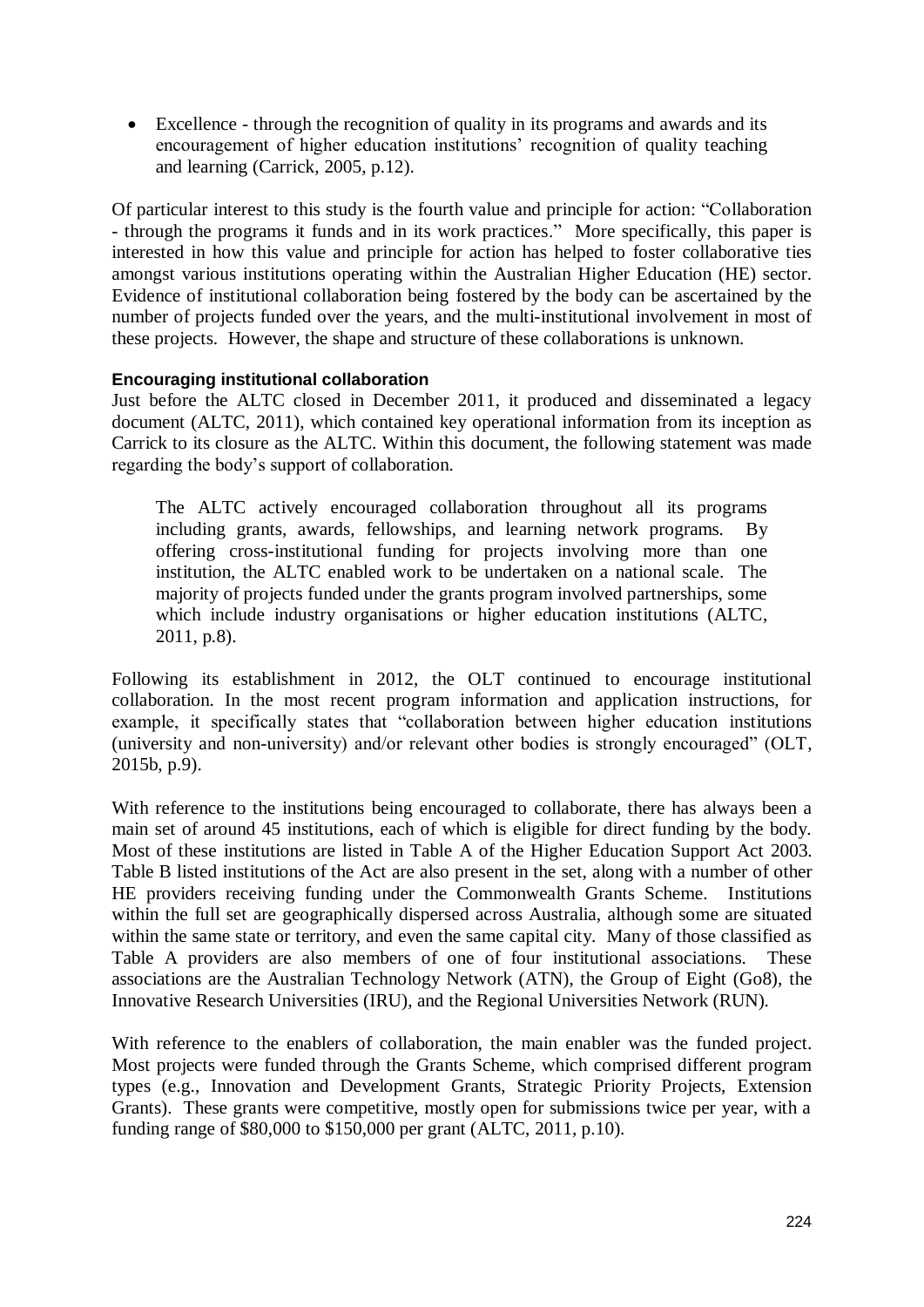#### **Reporting institutional collaboration**

At the end of each calendar year, Carrick and the ALTC published detailed reports of the projects it funded. These reports gave information on the number of applications received, the institutions receiving the funding, and the number of times the institution was the lead or partner on funded projects. They also gave information on each project funded and the institutions involved in the funding arrangements. However, it was up to the reader to determine which institutions were collaborating on more than one project in any one year or across years.

The OLT also reported on the projects it has funded. These reports were much briefer than those provided by Carrick and the ALTC, but most still showed each project funded in the round, along with information identifying the lead institution and partner institutions on the project. The 2014 reports do not provide information on project partners. However, this information is available on an OLT webpage that lists its funded projects [\(http://www.olt.gov.au/list-projects\)](http://www.olt.gov.au/list-projects). Indeed, all projects funded by the body (from 2005 to present) are listed on this webpage. Further, each project is listed in detail, including information on lead and partner institutions for each project. However, information about which institutions were collaborating on more than one project or across years can only be established by scrutinising each project.

Carrick, ALTC and OLT reporting of its funded projects also failed to provide information on cumulative collaborative instances. The provision of such information is labour intensive and providing information such as partnership patterns requires sophisticated analyses being performed. However, given that the OLT is being closed and replaced by a newly established institute, it is appropriate to conduct these analyses to provide insight into the collaborative instances that the body supported through its project funding. It offers the body and its stakeholders a more macro view of the institutional collaboration it fostered. Such analyses can be performed using social network analysis.

#### **Social network analysis**

As mentioned earlier, there has always been a 'main set' of institutions funded by the body — those eligible for direct funding. This set can be viewed as a group of entities 'strongly encouraged' to undertake projects with each other, which they did. They can also be viewed as a set of entities situated within a square matrix, with each institution having the *potential* to collaborate with any other in the matrix. Viewed from this perspective, these institutions are a network, and are well suited to be explored using social network analysis (SNA). According to Pryke (2012), SNA is "essentially a form of structural analysis, allowing mathematical and graphical analysis of what might be otherwise regarded as essentially qualitative data" (p.77). This analytical approach places importance on the relationships existing between interacting units (Wasserman & Faust, 1994). This approach differs from the more traditional one in the social sciences, where the focus is not on the relationships existing between the units, but rather how these units relate to various attributes. SNA enables the structural properties of networks to be investigated. It has 'emancipatory potential' according to Kilduff and Tsai (2003), in that the results of SNA "can inform actors of non-obvious constraints and opportunities inherent in patterns of social connections" (p.23). SNA also provides the opportunity to tell the story of a network and understand the nuances of complexity about that network (Durland, 2005).

Dating back to the 1930s and stemming from a number of backgrounds (namely sociology, mathematics, and anthropology), SNA allows actor relations to be examined at multiple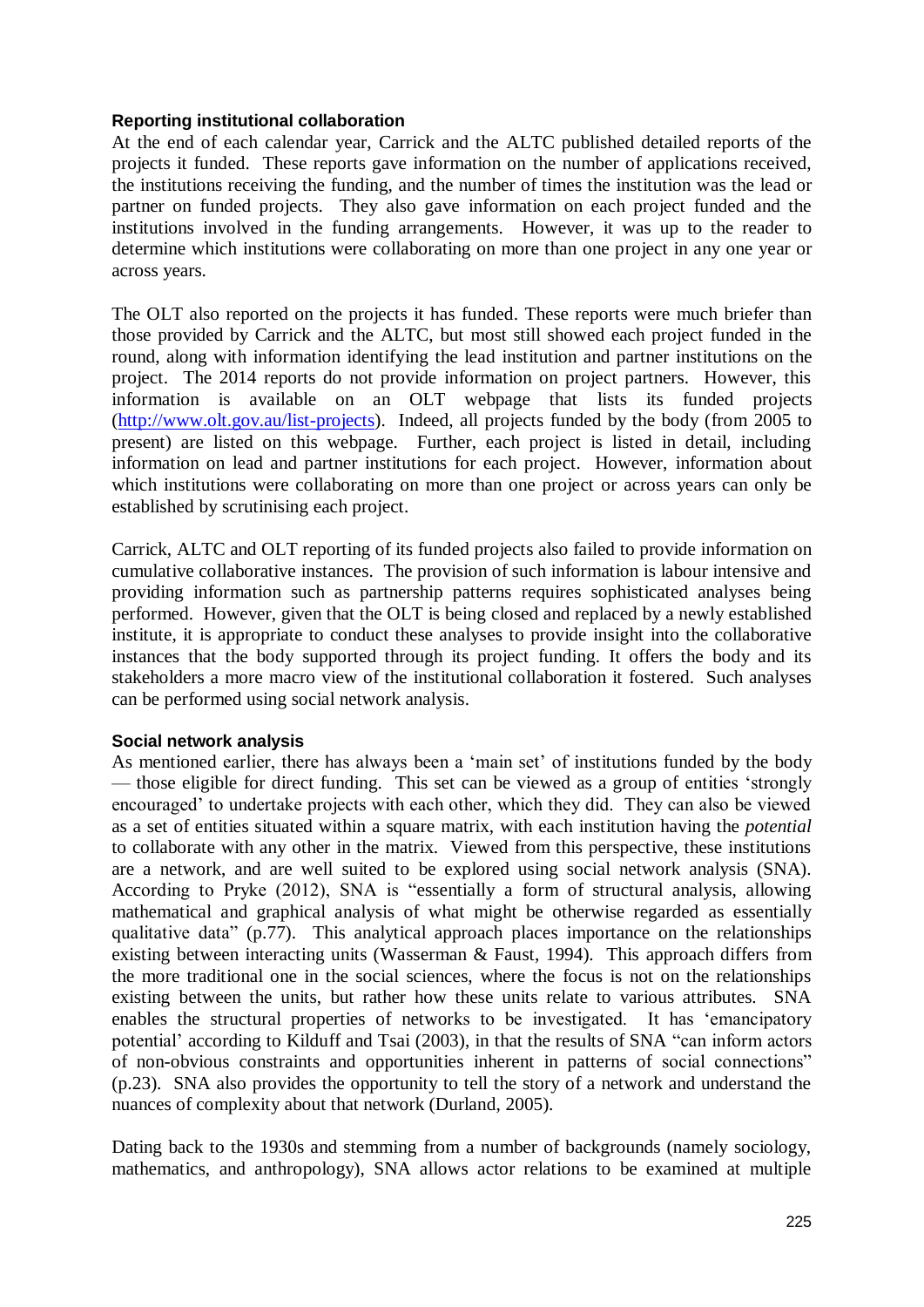levels of analysis. It allows, for example, the examination of both the micro- and macrolinkages between actors (Fredricks & Durland, 2005). The results of these analyses typically take two forms: numerical data and visual images (Durland, 2005). Numerical data provide estimates of various actor relations. These can be, for example, for the whole network (e.g., network density) or for each individual actor within the network (e.g., degree of centrality). The other output, visual images, provides displays of the network structure (Wasserman & Faust, 1994). These usually take the form of a sociogram or social map (Durland, 2005), with the actors typically depicted as a geometric shape and their relations presented as lines. Together, these images and the numerical output measures provide the information necessary to examine social networks. They also provide the information necessary to explore the shape and structure of institutions' collaborative involvement through Carrick/ALTC/OLT project funding.

The aim of this study was to explore the shape and structure of institutions' collaborative involvement through Carrick/ALTC/OLT project funding through three research questions: (1) To what extent have institutions collaborated with each other? (2) Are some institutions more involved than others in collaboration? (3) Do cliques or sub-groups exist within the projects funded?

### **Methods**

#### **Subjects**

Subjects in this study were the 47 institutions eligible for funding by the OLT as at July 2015. This set is essentially the same as those eligible for funding by Carrick and the ALTC, with a few additions (e.g., North Melbourne Institute of Technology). A few have also changed their name over time (e.g., University of Ballarat to Federation University), but are the same institutions. All institutions in the set are listed in Table 2. This list also shows each institution's provider status (e.g., Table A), the state in which it is situated, and its affiliation, if it has one.

#### **Procedure**

All projects listed on the OLT website from 2005-2014 were inspected to determine which involved institutions within the 'set.' Any institution that was not part of the set (e.g., an overseas institution) was treated as 'not applicable' and excluded. Those projects involving single institutions were culled. Those projects involving a single set member and a nonapplicable institution (or institutions) were also culled. 458 projects totalling \$97.67 million remained. Each of these projects was then inspected to identify which of the institutions in the set were involved in each project and coded. Relational ties for each partnership were then generated for the collaborative instances and analysed using the social network analysis tool UCINET (Borgatti, Everett & Freeman, 2002) and its accompanying graphic package Netdraw. As institutions collaborated on many projects over time, this means that valued tie data were captured, where the strength of ties could be examined (along with the more typical binary ties).

Descriptive statistics were first performed on these coded data. Next, sets of analyses were undertaken using UCINET. The first examined network density. At the binary tie level, density reflects the number of dyadic ties present in a network compared to the possible maximum. If all actors within a network are related, the density of the network would be 100%. At the valued tie level, density reflects the total number of ties divided by all possible ties. In this present study, density was used to explore the question: *To what extent have*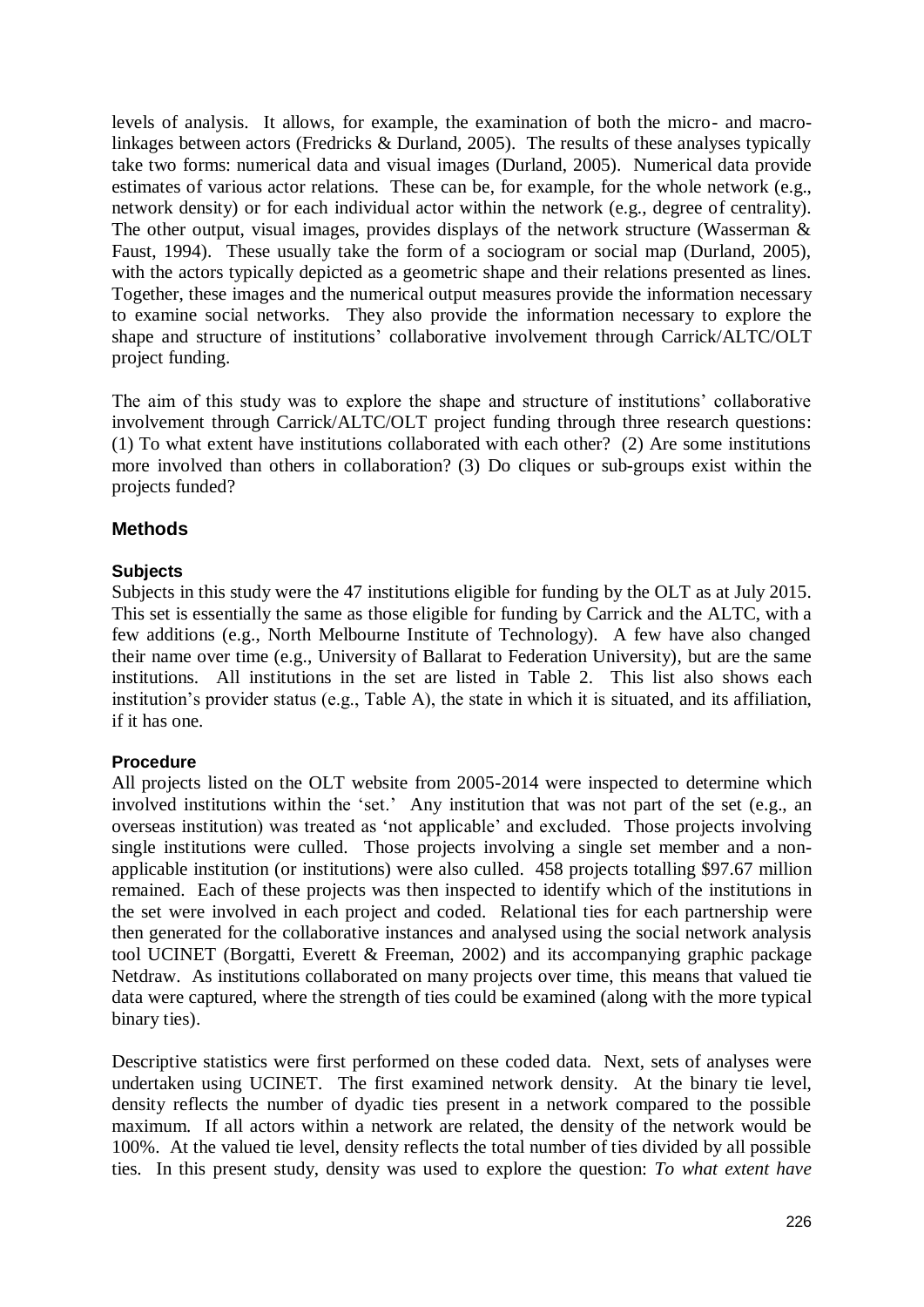*institutions collaborated with each other?* The second set of analyses performed measured Freeman's degree centrality. This measure reflects the number of ties each actor has with others in the network. Those with more ties are argued to be more embedded within the network (Hanneman & Riddle, 2005). In this study, centrality was used to explore the question: *Are some institutions more involved than others in collaboration?* The next set of analyses performed concerns the identification of cliques or sub-groups within a network. In this study, they were used to explore the question: *Do cliques or sub-groups exist within the projects funded?* Finally, graphical representations of the collaborative ties for all projects combined were explored using UCINET's Netdraw. Both binary and valued collaborative ties were explored.

#### **Results**

#### **Descriptive statistics**

Of the 458 projects analysed, institutional participation ranged from zero projects (North Melbourne Institute of Technology) to 94 (The University of Queensland), with an average of 38.51 projects (see Table 2 for each institution's participation tally). On average, institutions within the set collaborated with 3 others on projects, but the range was large (from 2 to 22 partners). As can be seen in Table 1, the strongest collaborative partnership was between The University of Queensland and The University of Sydney, who collaborated on 22 different projects.

#### **Table 1: Five strongest partnerships in network**

| <b>Institutions</b>                                          | <b>Number of Ties</b> |  |
|--------------------------------------------------------------|-----------------------|--|
| The University of Queensland and The University of Sydney    | つつ                    |  |
| Deakin University and Queensland University of Technology    | 18                    |  |
| The University of Melbourne and The University of Sydney     | 17                    |  |
| The University of Melbourne and The University of Queensland | 16                    |  |
| Curtin University and Queensland University of Technology    | 16                    |  |

#### **Social network analysis**

#### *Density*

At the binary ties level, the density analysis produced a score of 0.68, meaning that 68% of all possible ties within the network existed. At the valued ties level, the density score was 3, meaning that across the network, institutions had, on average, collaborated with each other on three occasions.

#### *Centrality*

At the binary ties level, the average degree measure was 31.40. The Australian Catholic University (ACU) had the highest degree centrality score of 41, meaning that the ACU had collaborated, at least once, with 41 institutions in the set. The next most central institution at the binary level was Monash University (40), followed by The University of New South Wales, University of Newcastle, and Curtin University (each with 39). At the valued ties level, Queensland University of Technology (QUT) had the highest degree centrality score of 278, indicating that QUT had a total of 278 collaborative ties within the network. Monash University had the second highest score of 262, followed by Curtin University (258), Deakin University (244) and The University of Melbourne (242). Information on each institution's centrality scores can be found in Table 2.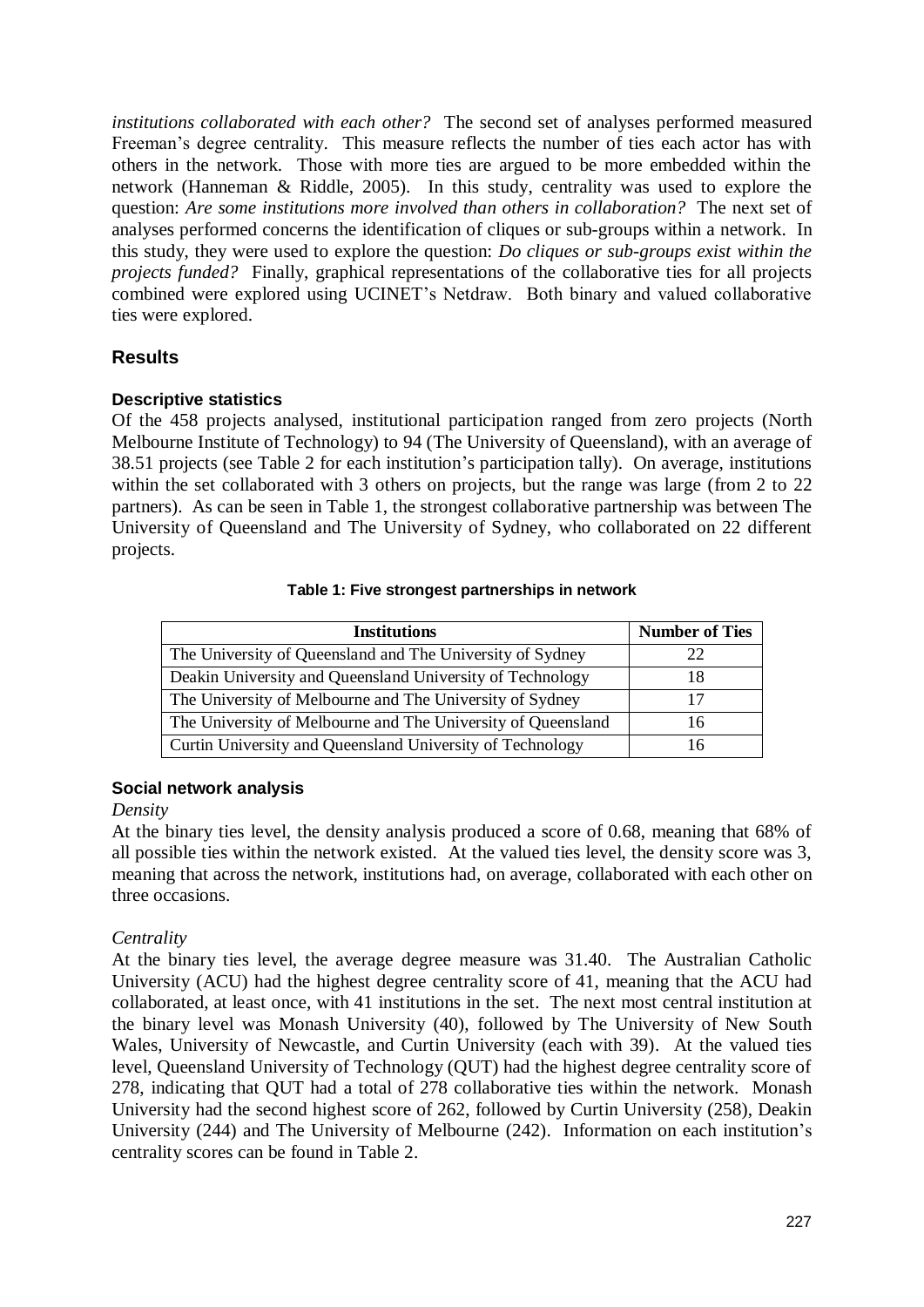| <b>Institution</b>                                                       | <b>Short Name</b> | Provider | <b>State</b> | Affili-<br>ation | <b>Projects</b>  | Centrality <sup>1</sup> |
|--------------------------------------------------------------------------|-------------------|----------|--------------|------------------|------------------|-------------------------|
| <b>Australian Catholic</b><br>University                                 | <b>ACU</b>        | Table A  | <b>MULTI</b> | None             | 29               | 41 (97)                 |
| Avondale College of<br><b>Higher Education</b><br>(NSW)                  | Avondale          | Other    | <b>NSW</b>   | None             | 3                | 8(9)                    |
| <b>Batchelor Institute of</b><br><b>Indigenous Tertiary</b><br>Education | <b>Batchelor</b>  | Table A  | <b>MULTI</b> | None             | $\mathbf{1}$     | 1(1)                    |
| <b>Bond University</b>                                                   | Bond              | Table B  | QLD          | None             | 8                | 36(60)                  |
| <b>Charles Darwin</b><br>University                                      | <b>CDU</b>        | Table A  | NT           | <b>IRU</b>       | 16               | 37 (101)                |
| <b>Charles Sturt</b><br>University                                       | <b>CSU</b>        | Table A  | <b>NSW</b>   | None             | 47               | 38 (166)                |
| Christian Heritage<br>College (QLD)                                      | <b>CHC</b>        | Other    | <b>QLD</b>   | None             | $\mathbf{1}$     | 3(3)                    |
| Central Queensland<br>University Australia                               | CQU               | Table A  | QLD          | <b>RUN</b>       | 28               | 38 (140)                |
| <b>Curtin University</b>                                                 | Curtin            | Table A  | <b>WA</b>    | <b>ATN</b>       | 79               | 39 (258)                |
| Deakin University                                                        | Deakin            | Table A  | <b>VIC</b>   | None             | 58               | 37 (244)                |
| <b>Edith Cowan</b><br>University                                         | <b>ECU</b>        | Table A  | <b>WA</b>    | None             | 44               | 38 (161)                |
| Federation<br>University Australia                                       | FedU              | Table A  | <b>VIC</b>   | <b>RUN</b>       | 9                | 28 (47)                 |
| <b>Flinders University</b>                                               | Flinders          | Table A  | <b>SA</b>    | <b>IRU</b>       | 35               | 38 (176)                |
| Griffith University                                                      | Griffith          | Table A  | QLD          | <b>IRU</b>       | 61               | 37 (238)                |
| Holmesglen Institute<br>of TAFE                                          | Holmesglen        | Other    | <b>VIC</b>   | None             | $\mathbf{1}$     | 1(1)                    |
| <b>James Cook</b><br>University                                          | <b>JCU</b>        | Table A  | QLD          | <b>IRU</b>       | 38               | 38 (146)                |
| La Trobe University                                                      | La Trobe          | Table A  | <b>VIC</b>   | <b>IRU</b>       | 40               | 38 (165)                |
| Macquarie<br>University                                                  | Macquarie         | Table A  | <b>NSW</b>   | None             | 53               | 38 (208)                |
| Monash University                                                        | Monash            | Table A  | <b>VIC</b>   | Go <sub>8</sub>  | 72               | 40 (267)                |
| Murdoch University                                                       | Murdoch           | Table A  | WA           | <b>IRU</b>       | 39               | 38 (145)                |
| Northern Melbourne<br>Institute of TAFE                                  | <b>NMIT</b>       | Other    | <b>VIC</b>   | None             | $\boldsymbol{0}$ | 0(0)                    |
| Queensland<br>University of<br>Technology                                | <b>QUT</b>        | Table A  | QLD          | <b>ATN</b>       | 80               | 38 (278)                |
| <b>RMIT University</b>                                                   | <b>RMIT</b>       | Table A  | <b>VIC</b>   | <b>ATN</b>       | 66               | 37(222)                 |
| <b>Southern Cross</b><br>University                                      | SCU               | Table A  | <b>NSW</b>   | <b>RUN</b>       | 22               | 37(95)                  |
| Swinburne<br>University of<br>Technology                                 | Swinburne         | Table A  | <b>VIC</b>   | None             | 18               | 36(86)                  |
| Tabor College Inc.<br>(SA)                                               | Tabor (SA)        | Other    | <b>SA</b>    | None             | 3                | 10(11)                  |

### **Table 2: Institutions in study**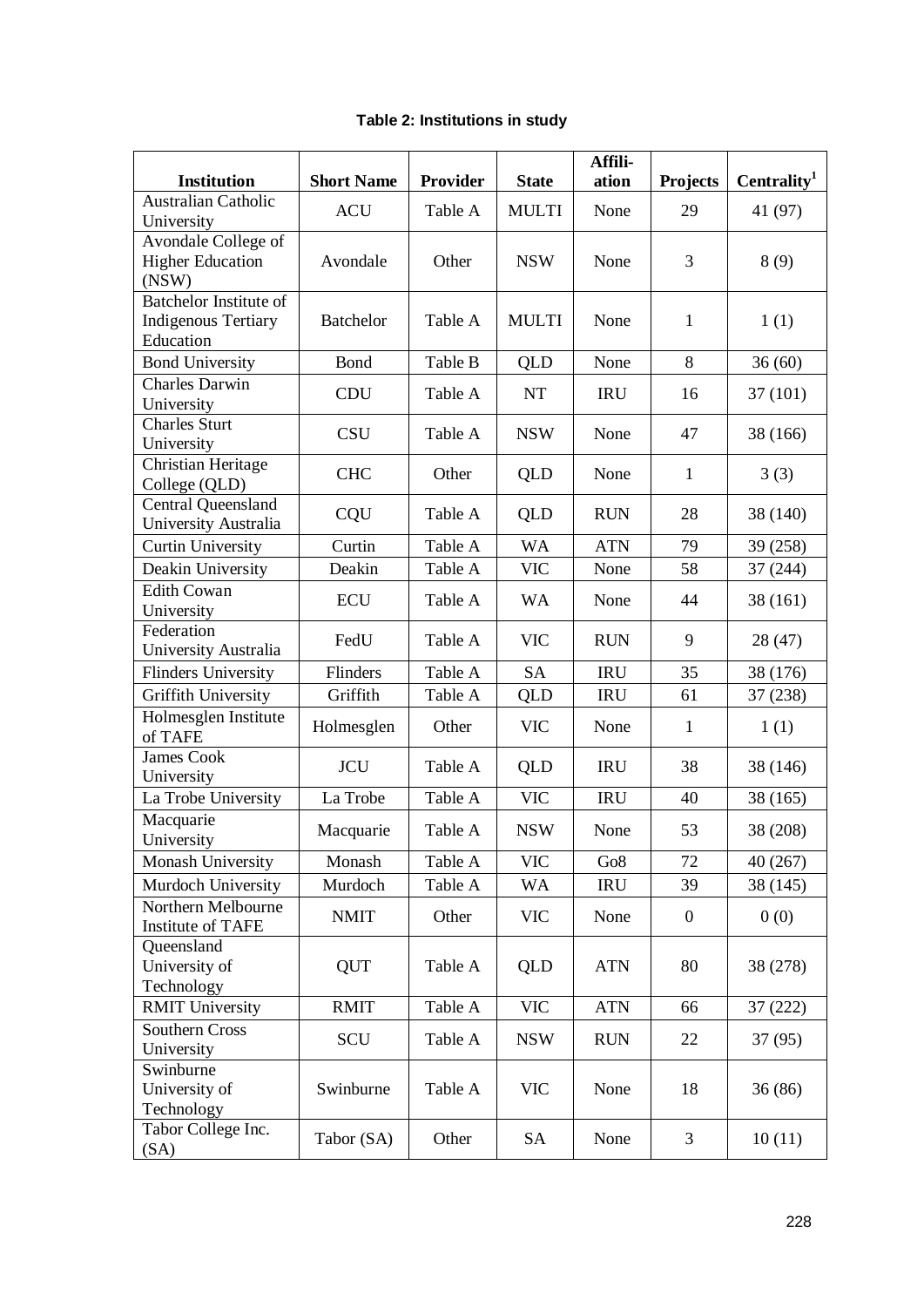## **Table 2 (continued)**

| <b>Institution</b>                   | <b>Short Name</b> | <b>Provider</b>       | <b>State</b> | Affili-<br>ation | <b>Projects</b> | Centrality <sup>1</sup> |         |
|--------------------------------------|-------------------|-----------------------|--------------|------------------|-----------------|-------------------------|---------|
| Tabor College Inc.                   |                   |                       |              |                  |                 |                         |         |
| (VIC)                                | Tabor (VIC)       | Other                 | <b>VIC</b>   | None             | $\overline{2}$  | 5(7)                    |         |
| The Australian                       | <b>ANU</b>        | Table A               | <b>ACT</b>   | Go8              | 36              | 36 (139)                |         |
| National University                  |                   |                       |              |                  |                 |                         |         |
| The University of                    | Adelaide          | Table A               | SA           | Go <sub>8</sub>  | 42              | 36(137)                 |         |
| Adelaide                             |                   |                       |              |                  |                 |                         |         |
| The University of                    | Melbourne         | Table A               | <b>VIC</b>   | Go8              | 81              | 36(242)                 |         |
| Melbourne                            |                   |                       |              |                  |                 |                         |         |
| The University of                    | <b>UNSW</b>       | Table A               | <b>NSW</b>   | Go8              | 51              | 39(163)                 |         |
| New South Wales                      |                   |                       |              |                  |                 |                         |         |
| The University of<br>Newcastle       | <b>UoN</b>        | Table A               | <b>NSW</b>   | None             | 58              | 39 (207)                |         |
| The University of                    |                   |                       |              |                  |                 |                         |         |
| Notre Dame                           | Notre Dame        | Table B               | <b>MULTI</b> | None             | 12              | 30(60)                  |         |
| Australia                            |                   |                       |              |                  |                 |                         |         |
| The University of                    |                   |                       |              |                  | 94              | 38 (235)                |         |
| Queensland                           | <b>UQ</b>         | Table A               | QLD          | Go8              |                 |                         |         |
| The University of                    |                   |                       |              | Go8              | 90              | 37(228)                 |         |
| Sydney                               | Sydney            | Table A               | <b>NSW</b>   |                  |                 |                         |         |
| The University of                    |                   | <b>UWA</b><br>Table A | <b>WA</b>    | Go8              | 47              | 37(161)                 |         |
| Western Australia                    |                   |                       |              |                  |                 |                         |         |
| University of                        |                   | <b>UC</b><br>Table A  |              | <b>ACT</b>       | None            | 29                      | 36(115) |
| Canberra                             |                   |                       |              |                  |                 |                         |         |
| University of                        |                   | <b>UD</b>             | Table B      | <b>MULTI</b>     | None            | $\mathbf{1}$            | 4(4)    |
| Divinity                             |                   |                       |              |                  |                 |                         |         |
| University of New                    | <b>UNE</b>        | Table A               | <b>NSW</b>   | <b>RUN</b>       | 35              | 36(106)                 |         |
| England                              |                   |                       |              |                  |                 |                         |         |
| University of South                  | UniSA             | Table A               | <b>SA</b>    | <b>ATN</b>       | 64              | 36(176)                 |         |
| Australia                            |                   |                       |              |                  |                 |                         |         |
| University of<br>Southern Queensland | <b>USQ</b>        | Table A               | QLD          | <b>RUN</b>       | 44              | 37 (187)                |         |
| University of                        |                   |                       |              |                  |                 |                         |         |
| Tasmania                             | <b>UTAS</b>       | Table A               | <b>TAS</b>   | None             | 54              | 38 (211)                |         |
| University of                        |                   |                       |              |                  |                 |                         |         |
| <b>Technology Sydney</b>             | <b>UTS</b>        | Table A               | <b>NSW</b>   | <b>ATN</b>       | 71              | 38 (215)                |         |
| University of the                    |                   |                       |              |                  |                 |                         |         |
| <b>Sunshine Coast</b>                | <b>USC</b>        | Table A               | <b>QLD</b>   | <b>RUN</b>       | 13              | 35(53)                  |         |
| University of                        | <b>UWS</b>        |                       |              |                  |                 |                         |         |
| Western Sydney <sup>2</sup>          |                   | Table A               | <b>NSW</b>   | None             | 52              | 38 (188)                |         |
| University of                        |                   | <b>UoW</b>            | Table A      | <b>NSW</b>       | None            | 55                      | 37(165) |
| Wollongong                           |                   |                       |              |                  |                 |                         |         |
| Victoria University                  | VU                | Table A               | <b>VIC</b>   | None             | 28              | 38 (117)                |         |

<sup>1</sup> Binary tie degree score given first, valued tie score given in parenthesis.<br><sup>2</sup> This institution has since changed its name to Western Sydney University, but was not known as this in the years analysed (2005-2014).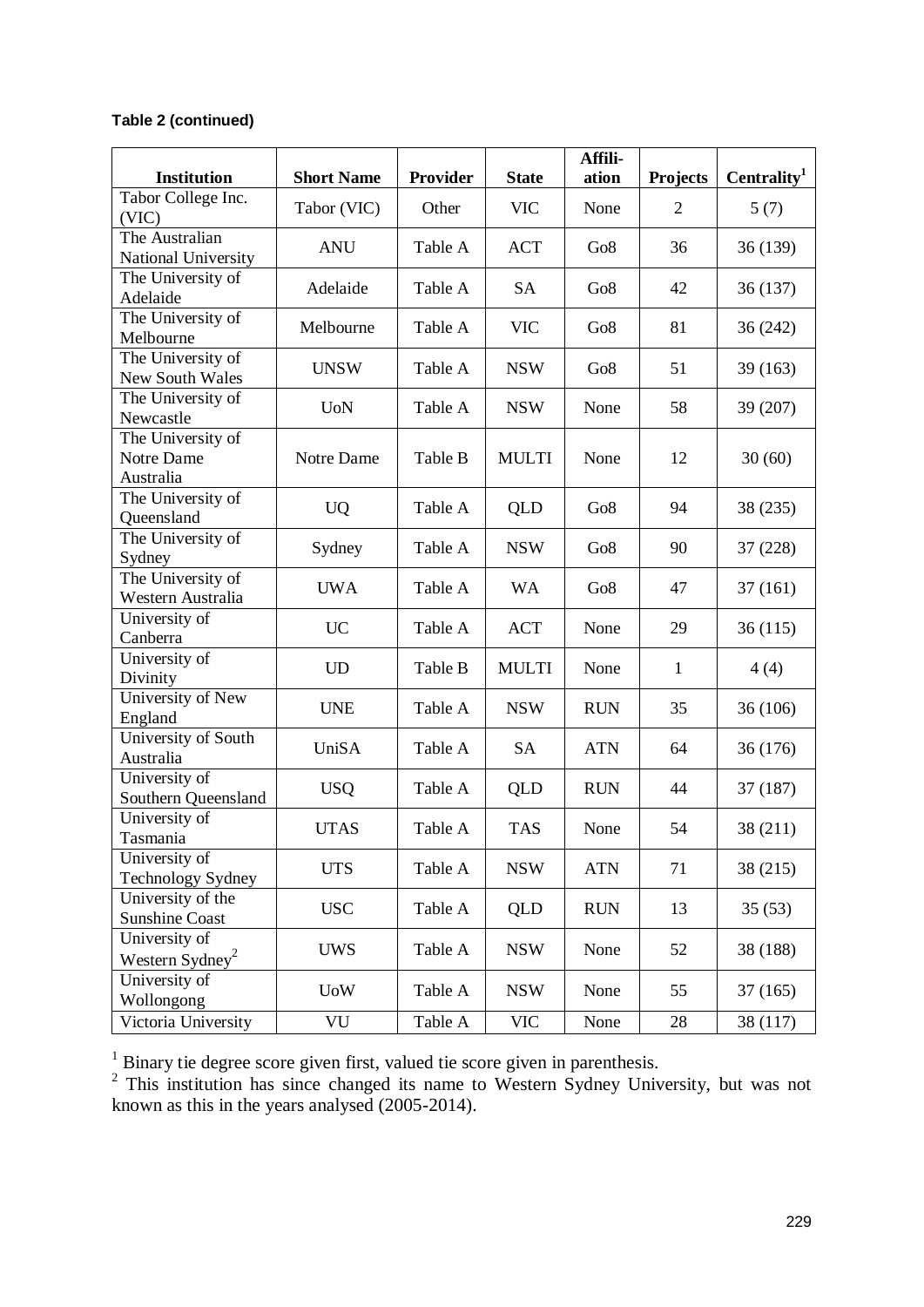#### *Clique and sub-groups*

At the binary ties level, 66 cliques were found. However, there were no distinctive patterns discovered. Most cliques had more than 15 institutions involved. At the valued ties level, two sub-groups were discovered when the strength of the weakest tie was set at 3 (representing the average density score). Institutions in these two sub-groups had strong tie values of 15, meaning that within each sub-group each collaborated with one another on, at least, 15 projects. The first sub-group extracted comprised the following five institutions: Curtin University, Deakin University, Queensland University of Technology, RMIT University, and the University of South Australia. Each institution in this sub-group is a member of the Australian Technology Network (ATN). The second sub-group had four institutions: Monash University, The University of Melbourne, The University of Queensland, and The University of Sydney. These are all Group of Eight (Go8) members.

#### *Graphical representations*

Figure 1 shows the graphical representation of the binary ties within the institutional set (see Table 2 for full name of node labels). This figure was generated using the Spring Embedding procedure with geodesic distances, node repulsion, and equal edge length layout criteria (see Hanneman & Riddle, 2005, p.10). This figure shows that most institutions are connected to each other, with some more centrally located than others within the network. This figure also indicates that a small number of institutions are less-well connected to the main group, but have connections with each other. Further, as can be seen by the names of these nodes, these are classified as 'other' HE providers by Carrick/ALTC/OLT. Figure 1 also shows that many of these 'other' institutions are connected to the main group (mainly Table A providers) through the Australian Catholic University (ACU), hence why the ACU had the highest degree centrality score are the binary level.



**Figure 1: Binary ties network diagram**

Figure 2 shows a graphical representation of the collaborative ties at the valued level. This figure was generated using multiple dimensional scaling and represents the degree of actor similarity when tie strength is considered. This figure again shows a main group of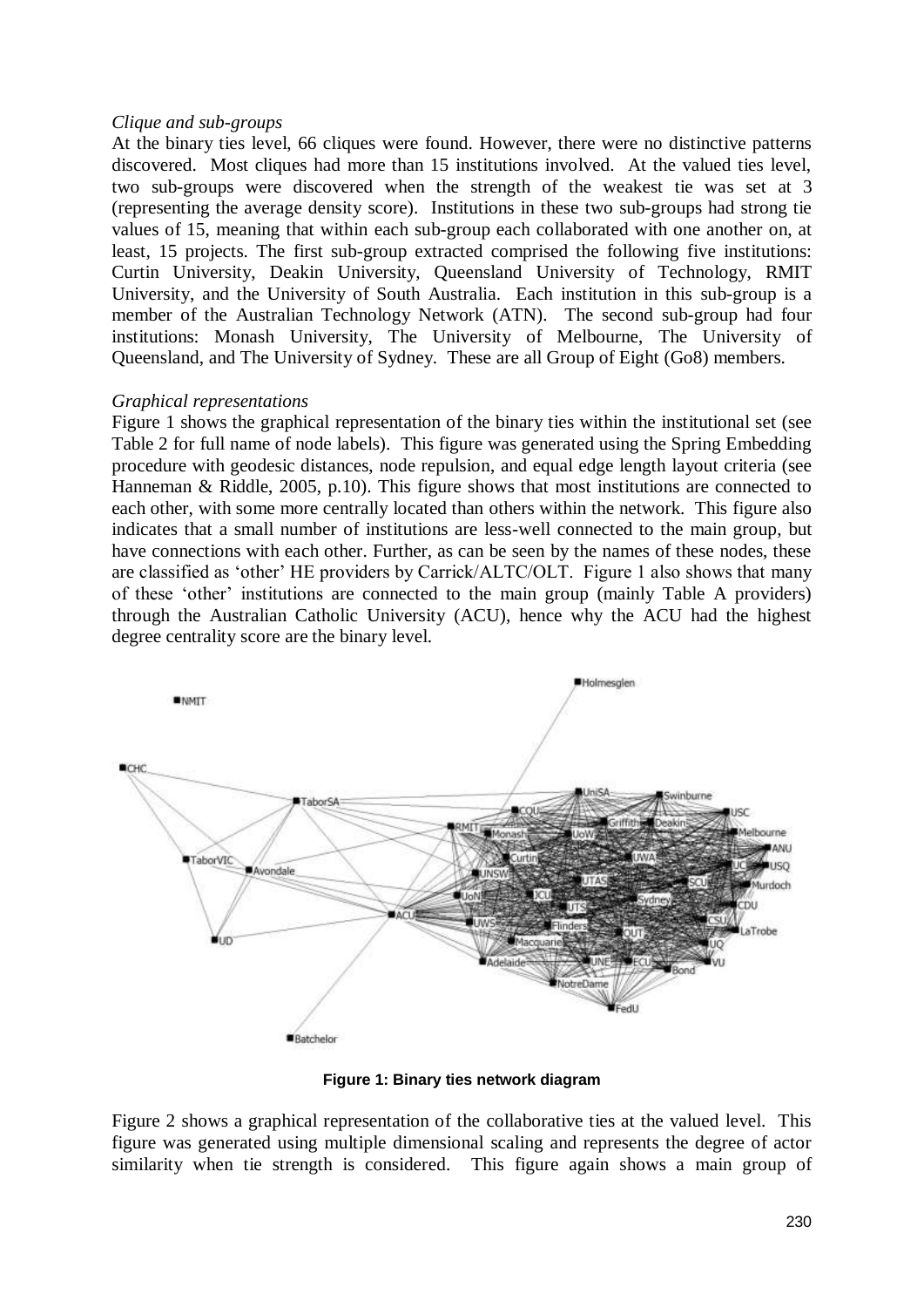institutions and the others 'hanging off' the edge of the graph. Those classified as 'other' are particularly disconnected from the main group. The three Table B providers (Bond University, University of Divinity and The University of Notre Dame Australia) are also located on this sparse side of the graph. This figure has also positioned the most similar institutions at the centre of the graph, which resonates with the valued centrality scores (e.g., QUT and Monash identified as the most central).



**Figure 2: Valued ties network diagram**

## **Discussion**

This study explored the shape and structure of institutions' collaborative involvement through Carrick/ALTC/OLT project funding. 458 projects were analysed using social network analysis (SNA), with three questions addressed. The first was: *To what extent have institutions collaborated with each other?* The SNA density results suggest that, overall, institutional collaboration has been quite high. However, a tendency existed for Table A providers to collaborate with one another, and not with the 'other' institutions eligible for direct funding.

The second question was: *Are some institutions more involved than others in collaboration?* The answer to this question is 'yes.' The University of Queensland and The University of Sydney had the strongest collaborative relationship, but neither of these institutions was the most central actor. SNA centrality scores showed that the Australian Catholic University (ACU) is the most central at the binary level. This is due to the ACU's collaboration with the smaller 'other' institutions and most likely related to a theology studies connection. The Queensland University of Technology (QUT) was the most central at the valued level.

The third question investigated was: *Do cliques or sub-groups exist within the projects funded?* Although no specific cliques were found, two sub-groups existed. Further, these two sub-groups aligned with two institutional associations in Australia: the Australian Technology Network (ATN) and the Group of Eight (Go8). This suggests that, while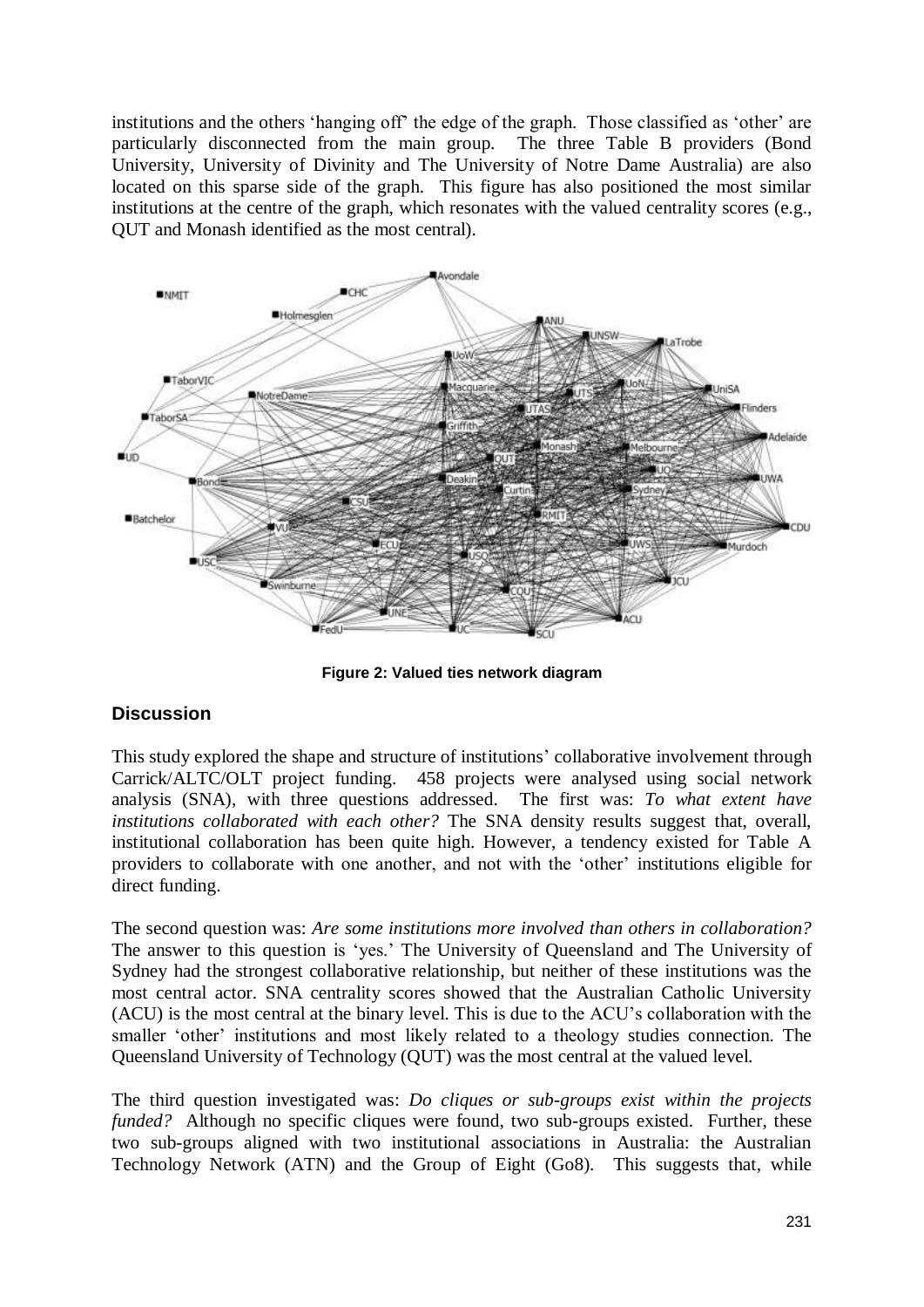Carrick/ALTC/OLT did encourage institutional collaboration, there has been a tendency for some institutions to favour project participation with fellow associated members. But as not all members of these two associations are present in the two identified sub-groups, it also suggests that some institutions within these associations have been more involved than others in projects related to learning and teaching.

Overall, the results of this study suggest that Carrick/ALTC/OLT has been successful in relation to its fourth value and principle for action: "Collaboration - through the programs it funds and in its work practices." The results indicate that the funding body has fostered collaboration on a national scale and supports the ALTC's (2011) claim that "by offering cross-institutional funding for projects involving more than one institution, the ALTC enabled work to be undertaken on a national scale (p.8)." However, the results also suggest that the collaborative encounters have not been uniformly distributed amongst institutions eligible for direct project funding by the body. While most of the Table A providers have collaborated with one another many times, the 'other' providers have had little collaborative involvement — neither with each other nor with Table A and B providers. This may be due to these institutions having fewer study offerings, thus resulting in fewer projects in which they can be involved with. But given that some of these institutions have been in the set for 13 years and have participated in five or less projects over this period, one might have expected to see slightly more project involvement over time. It might be that their project involvement is limited by their networking capabilities (e.g., by not being a member of an association) or their project proposal capabilities (e.g., designing and proposal writing). These institutions, for example, might have collaborated on proposals that were unsuccessful for funding. As this study has only examined funded projects as its data source, these explanations cannot be explored, but should be in the future.

The results of this study suggest that these 'other' institutions have not participated in many learning and teaching projects, which is unfortunate as they have probably not benefitted from Carrick/ALTC/OLT funding. Although they may have been on projects as an observer institution, participated in project dissemination workshops or engaged with other project materials, they have probably been excluded from the capacity building and kudos that comes with formal project participation. From a policy perspective, this might need to be addressed in the future so that those institutions currently on the periphery are better linked to the 'main' body. This could be addressed by a number of strategic projects or some more generic ones, where a lack of specific disciplinary offerings is not an excluding participation factor. It might even be possible to create a number of strategic projects where project membership is allocated. This of course assumes that these periphery members have the desire to participate in projects, which is not known.

Throughout this paper, the term 'other' has been used to refer to these periphery institutions, which is short for the funding body's official term of 'other providers.' Given the results of this study, a new name for this grouping should be considered by the soon-to-be-formed OLT replacement institute. Encouraging participation with these institutions should also be more strongly emphasised by the new body, if more uniform project participation is desired.

In terms of future research directions, a study similar to this one should be carried out on unsuccessful project proposals. This will help to determine the extent to which some institutions have been collaborating, but have been unsuccessful in attaining funding for their proposed projects. Interviewing key persons in these institutions might also help to better understand their under-representation. Interviews could also be held with persons at QUT, as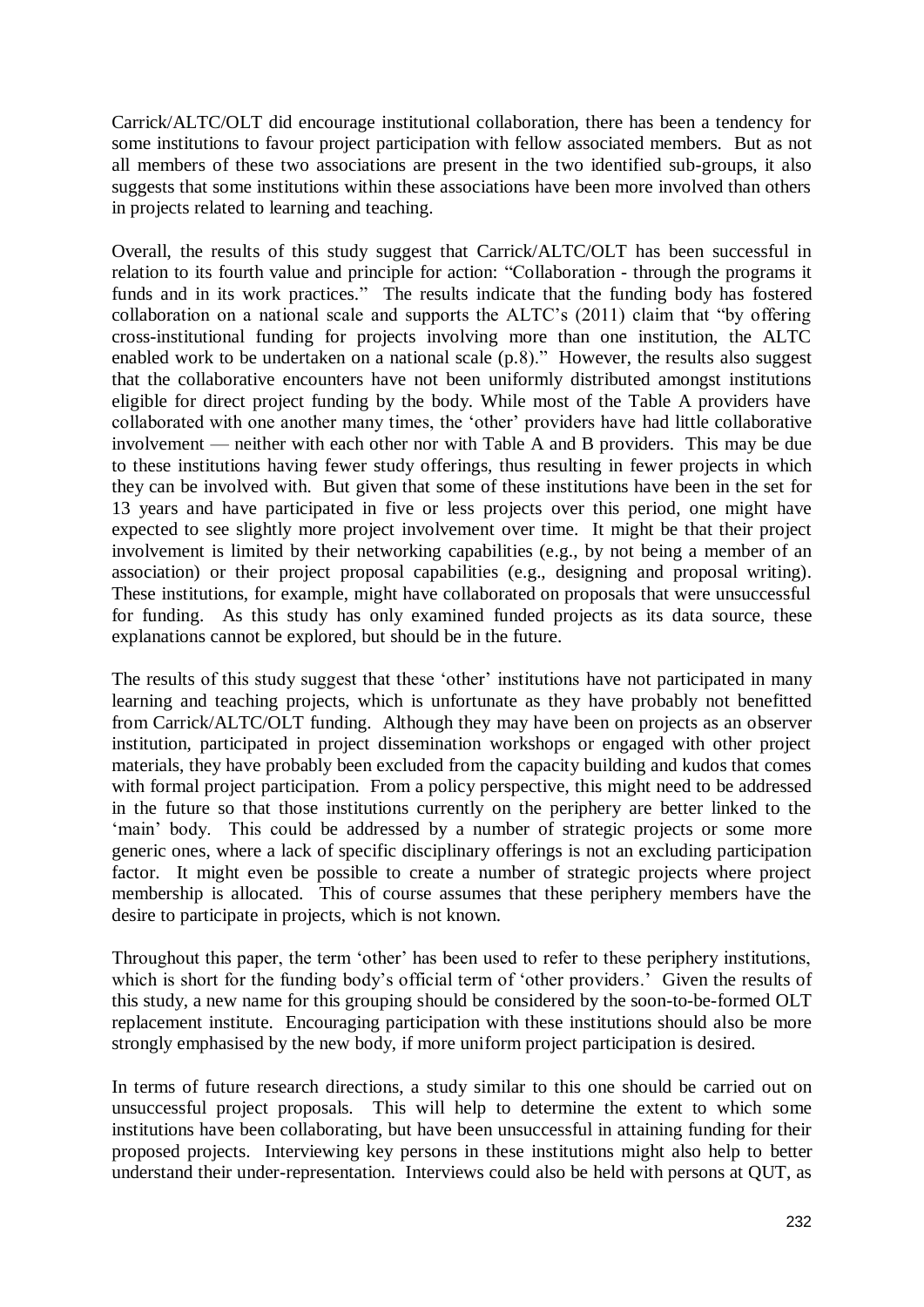it is unknown why this institution is the most central at the valued tie level. It is also unknown why certain institutions (e.g., The University of Queensland and The University of Sydney) had strong partnerships. Are these partnerships the result of institutional affiliation support (e.g., through the Go8 or ATN)? Or are they the result of factors such as disciplinary research tie ups, and presence or strength of support for learning and teaching through centres? A closer inspection of these strong institutional partnerships is needed.

Future research should also consider looking at collaborative involvement over time. This has not been investigated in this current study due to space constraints. Finally, the impact of project collaboration should also be further investigated. This study evaluates an aspect of impact. It shows the effect that the funding body has had on the Australian HE landscape through its project funding. These collaborative instances have arisen through the body's operational strategies, which have clearly been effective in bringing most institutions together to work on projects. But what has been the impact on institutions collaborating on various projects? This should be explored in the future to better evaluate impact.

#### **Summary**

Since 2005, the Australian Government has funded learning and teaching projects in the Australian HE sector through a specific body (Carrick/ALTC/OLT). For all its successes and scholarly work produced as a result of this body's project funding, little research attention has been directed towards the funding body itself and what it has facilitated. Consequently, insights about this organisation and its impacts on the Australian HE community remain largely unknown. This study has sought to contribute to this perceived gap by investigating the shape and structure of institutions' collaborative involvement through Carrick/ALTC/OLT project funding. Overall, the results suggest that the body's funding has created a mostly well-connected network of institutions. Some institutions, however, were found to be 'hanging off' the edge of the network structure, which might need to be addressed by new policy and better understood by further research.

#### **References**

- ALTC (2011). *A Lasting Legacy: Key Operational Information and Documents.* Strawberry Hills NSW: Australian Learning and Teaching Council Ltd.
- Borgatti, S. P., Everett, M. G., & Freeman, L. C. (2002). *Ucinet 6 for Windows: Software for Social Network Analysis.* Harvard, MA: Analytic Technologies.
- Carrick (2005). *2005 Annual Report.* Chippendale NSW: Carrick Institute for Learning and Teaching in Higher Education Ltd.
- Durland, M. M. (2005). Exploring and understanding relationships. *New Directions for Evaluation*, 2005(107), 25-40.
- Fredericks, K. A., & Durland, M. M. (2005). The historical evolution and basic concepts of social network analysis. *New Directions for Evaluation,* 2005(107), 15-23.
- Hanneman, R. A., & Riddle, M. (2005). *Introduction to social network methods.* Riverside CA: University of California, Riverside (published in digital form at http://faculty.ucr.edu/~hanneman/).

Kilduff, M., & Tsai, W. (2003). *Social networks and organizations.* Thousand Oaks CA: Sage.

- OLT (2015a, May 13). *New institute to promote excellence in learning and teaching* [Media release]. Retrieved from <http://www.olt.gov.au/may2015-new-institute-promote-excellence-learning-and-teaching>
- OLT (2015b). *2016 Innovation and Development Grants and Strategic Priority Commissioned Grants: Programme Information and Application Instructions Version 1.1.* Retrieved from <http://www.olt.gov.au/grants-and-projects/innovation-and-development>

Pryke, S. (2012). *Social Network Analysis in Construction.* Chichester UK: Wiley-Blackwell.

Wasserman, S., & Faust, K. (1994). *Social Network Analysis: Methods and Application.* Cambridge: Cambridge University Press.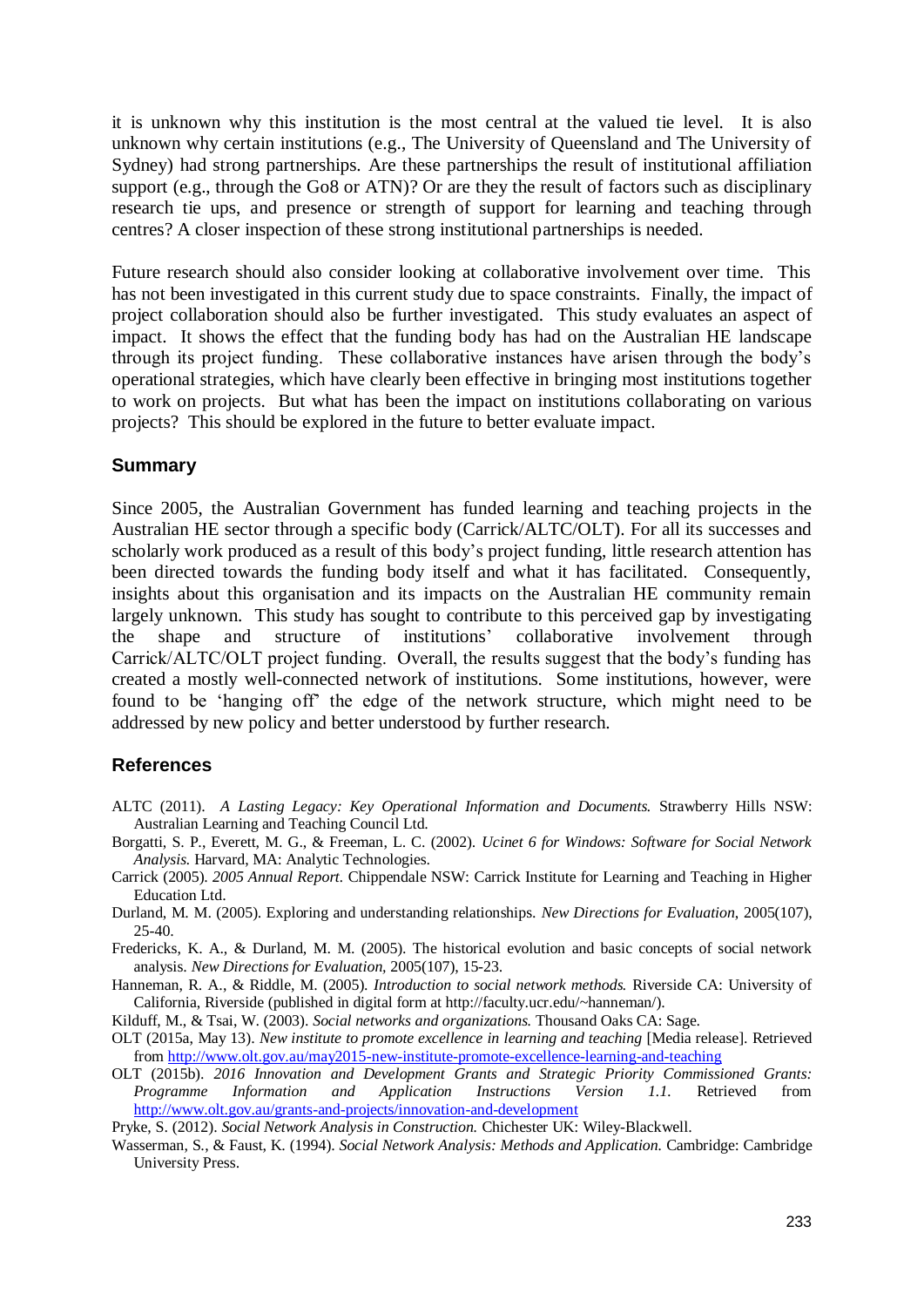Copyright © 2016 Adam C. Morgan*.* The author assigns to HERDSA and educational non-profit institutions a non-exclusive license to use this document for personal use and in courses of instruction provided that the article is used in full and this copyright statement is reproduced. The author also grants a non-exclusive license to HERDSA to publish this document in full on the World Wide Web (prime site and mirrors) and within the portable electronic format HERDSA 2016 conference proceedings. Any other usage is prohibited without the express permission of the author.